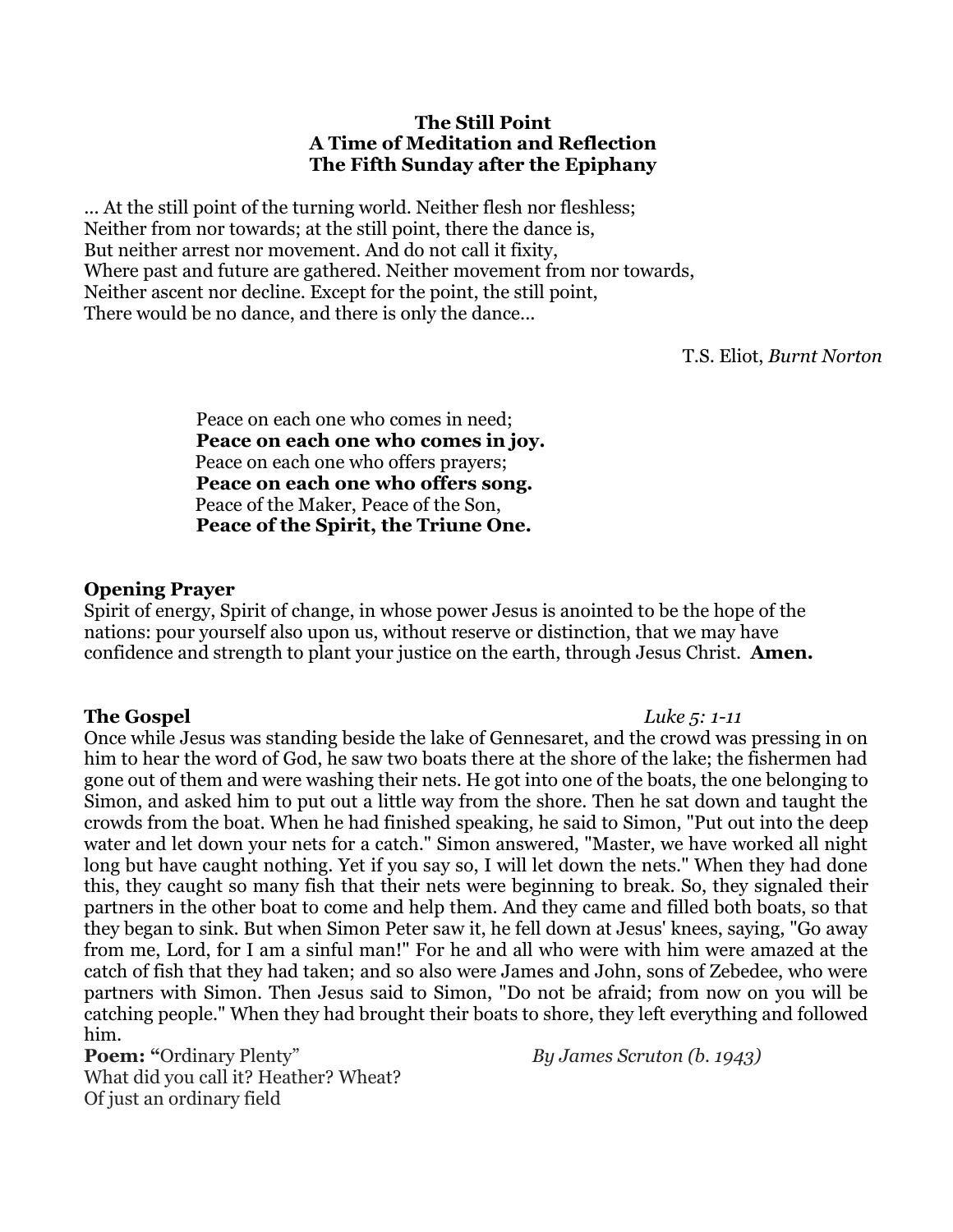Of uncut hay the late sun lit To fool your eye with sudden gold?

The whole day seemed to settle on The rough pond of that ripened straw, That sunlit lake of heavy grain. You still can't say quite what you saw.

Since then, how many roads have passed Through other places unremarked As those few acres of long grass? The dust and gravel where you parked

Led into hills already lost To that deep light, and you would turn To more exotic plains of whin And thistle, furze and gorse. But that last

Look in your rear-view mirror filled The car like folktale straw made gold, Like loaves and fishes giving more And going further than they were.

### **Meditation**

Revisiting today's gospel, you may be struck by certain images: the daily chore of washing out nets by the shore, the makeshift use of a small boat as a dais to address the crowd, and of course the abundant catch of the day, which converts Peter, James, and John to Jesus's ministry. Of course, that abundance also has a flip side - the straining of the nets and the sinking of the boats. Implicitly, today's story seems to teach that abundance left to sit still can backfire, leading to rotten fruit, broken nets, or to sunken ships. Jesus's followers see this abundance as a catalyst for action: following the call.

Today's poem situates abundance in the late summer fields that, in the rear-view mirror, hint at future acts of "ordinary plenty".

# **Questions for Reflection**

In the rear-view mirror of your mind, what abundance has blessed your life?

What role does that abundance play in your spiritual life?

What images stand out for you this time as you revisit the gospel?